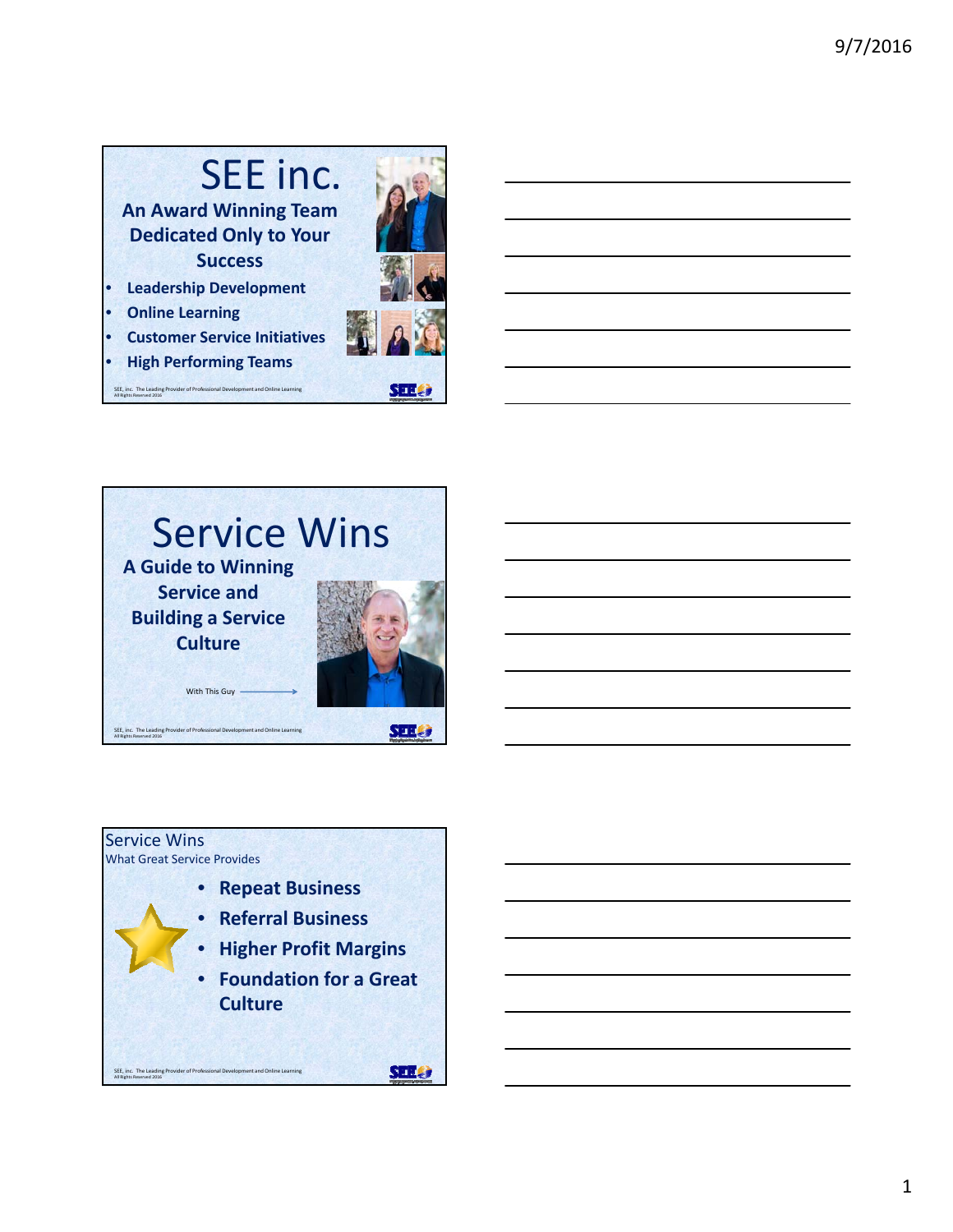

**Management**

**Reputation**

Service Wins

What Great Service Provides

SEE, inc. The Leading Provider of Professional Development and Online Learning All Rights Reserved 2016



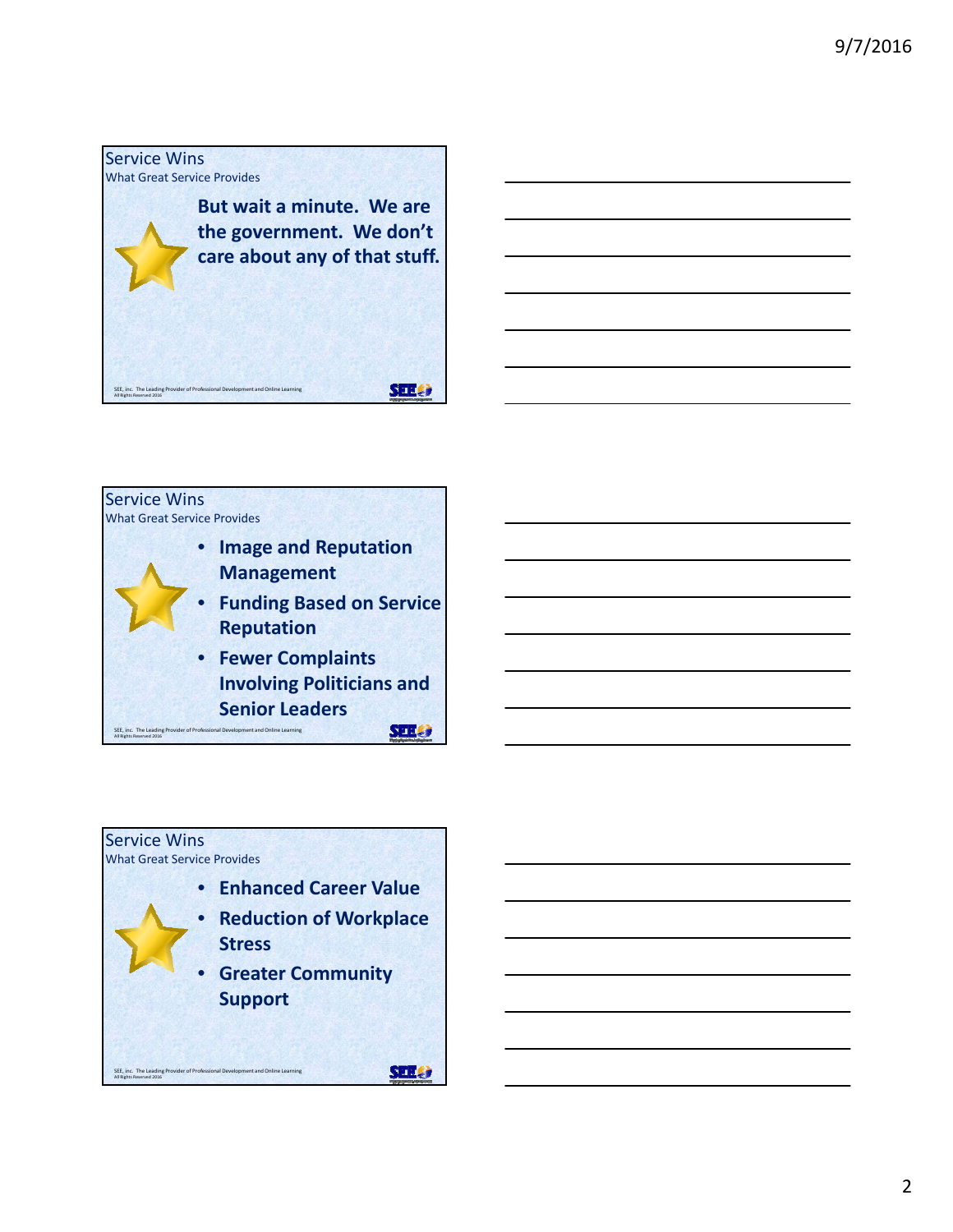





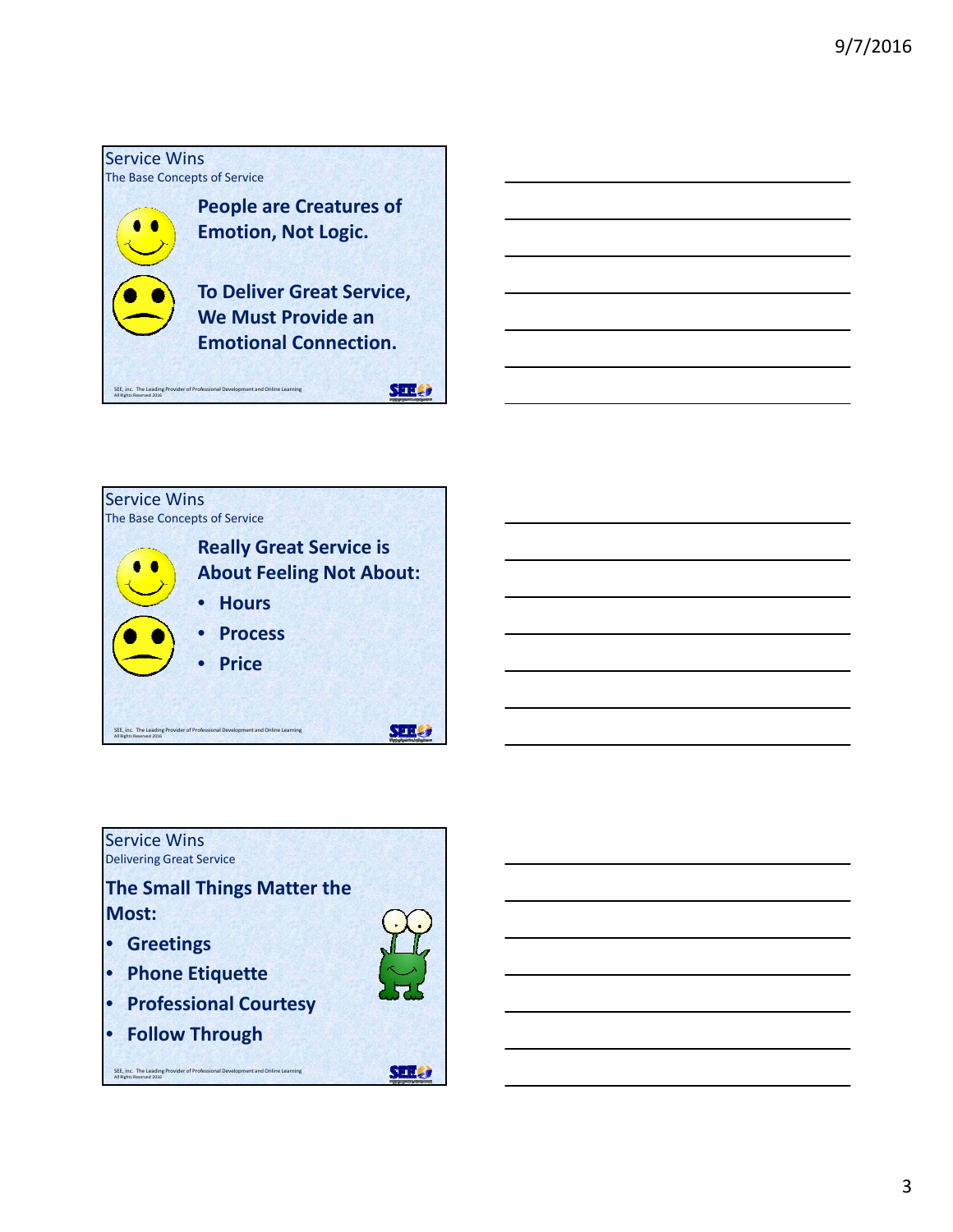



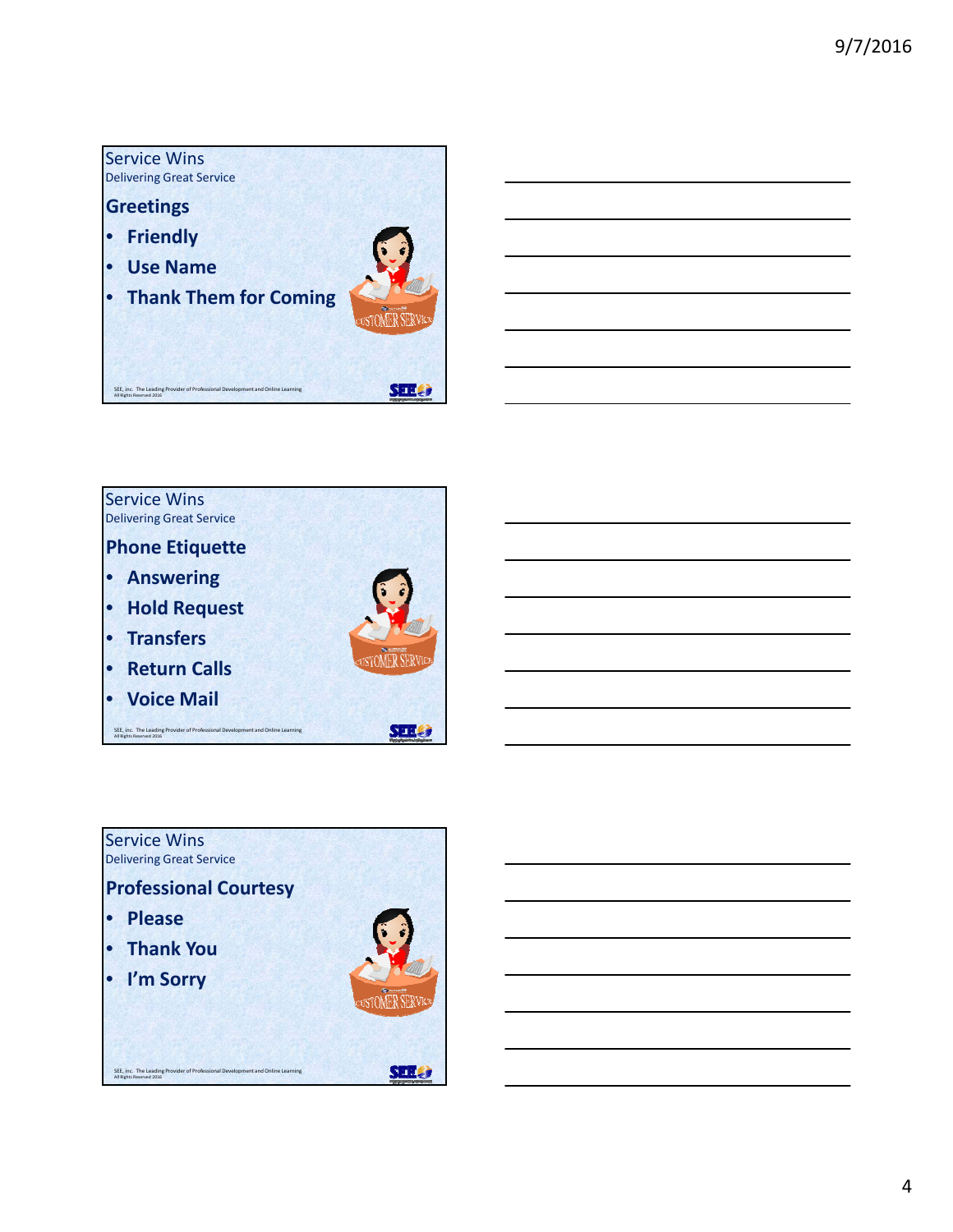



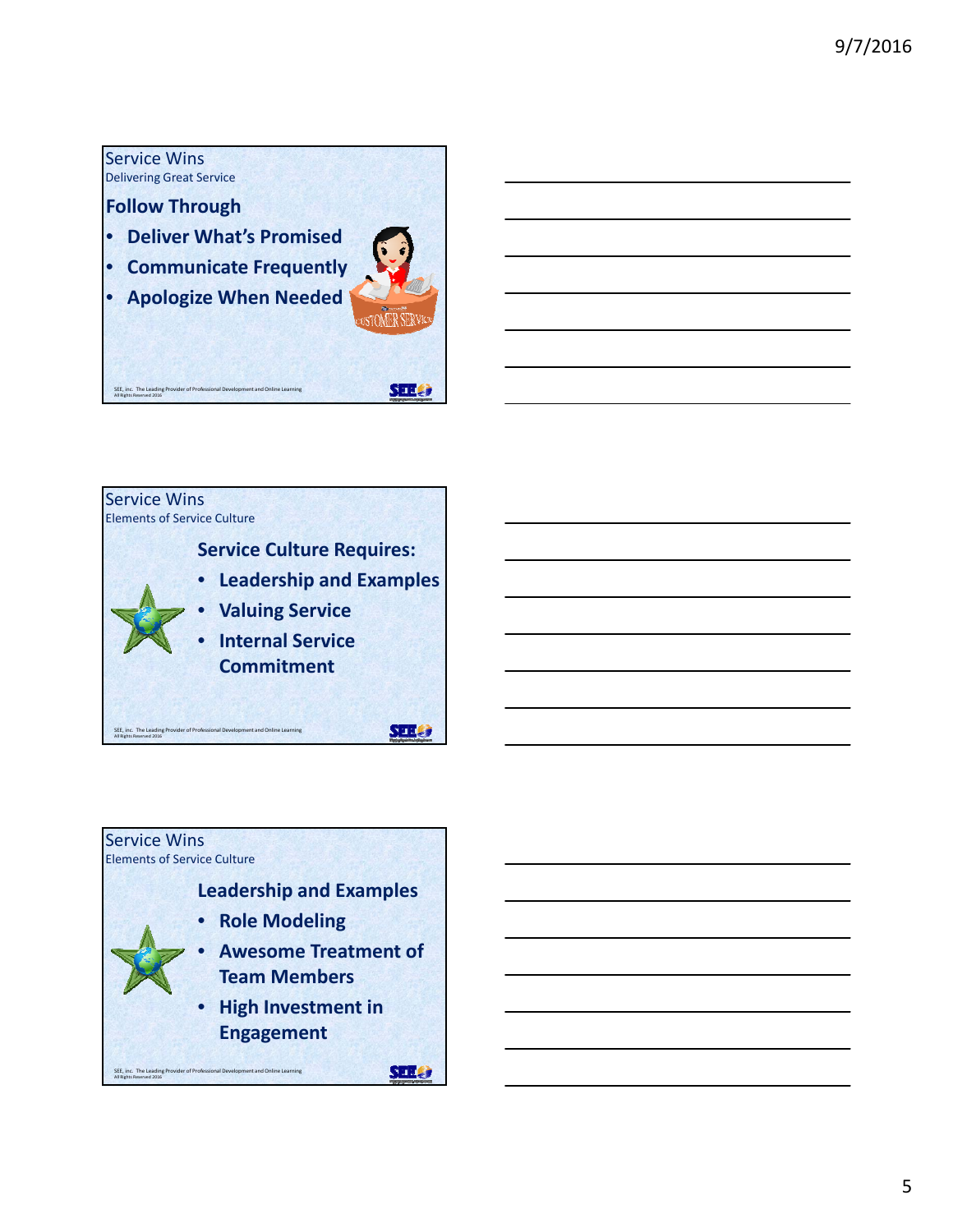



Service Wins **Opportunity is missed by most people because it is dressed in overalls and looks like work. Thomas Edison SER &** 

SEE, inc. The Leading Provider of Professional Development and Online Learning All Rights Reserved 2016